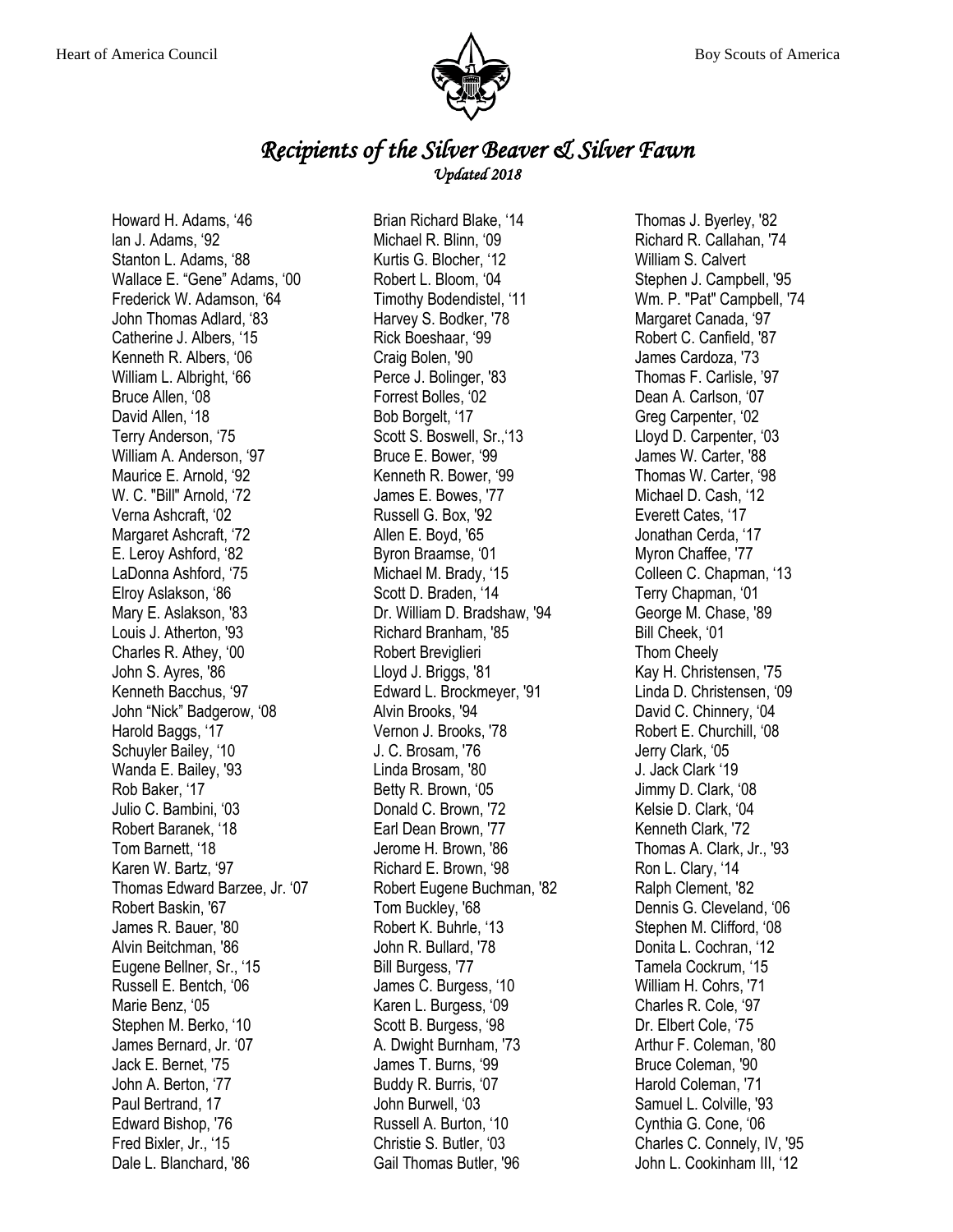James D. Conrad, '77 M. Jill Cook, '06 Thomas R. Cooley, '96 Bret Cooper, '09 Dale Cooper, '89 Kathy L. Cooper, '10 Randal L. Cooper, '08 Gary H. Cortes, '91 E.F. Rusty Corwin, '09 James D. Corwin, '10 Dave Cory, '80 Gary V. Cover, '98 William A. Craig Stephen V. Crain, '06 Richard B. Cray, '95 Manuel M. Crew, '87 Al Crocker, '71 B. W. Crone Paul A. Crooks, '03 Laura A. Crotty, '10 Jeremy Croucher, '18 Robert A. Cunningham, '73 Raymond Curtright, '77 Cliff P. Cutler, '78 Claude Dale, '93 Charles G. Dallstream, '09 Susan V. Dallstream, '08 Robert Daniel, '76 Clinton Daniels, '75 Richard E. Daniels, '97 Robert L. Daniels, Jr., '94 Douglas Darling, '17 David Dart, '66 Robert W. Davis, '73 Tom C. Davis, '57 Judy Day, '97 Kerry DeHaan, '18 Donald E. Dekat, '82 Joseph H. Dekat, '90 Carol Jean DeFeo, '04 Diane DeLong, '01 Michael J. DeMarea, '85 Eugene Dennis, '56 Dr. Donald D. Deshler, '16 Mary DeWitt, '74 Carl J. DiCapo, '90 Gene Dickerson, '66 John F. Dickerson, '88 John A. Dillingham, '92 Randy Dilliot, '68 George C. Dillon, '68 David Disney, '01 Patrick H. Donahue, '06 Monique Downing, '11

Russ Downing, '98 Richard H. Drewry, '70 Andrew W. Dubill, '92 Major Milan E. DuBois, '89 Larry Duncan, '17 Peggy Dunn, '07 Terrence P. Dunn, '89 William H. Dunn, '93 William T. Dunn, Jr., '97 John T. Eagen, '96 William Easley, '15 Arvid Edwards, '68 Carol Eker, '72 Frank R. Eker, '80 Marc E. Elkins, '06 Maynard Elliott, '74 E. Frank Ellis, '01 Janice S. Ellis, '03 Frank Enos, '80 Nils J. Erickson, '15 William Esry, '05 Bill Essman, '17 James W. Estes, '95 Robert Euler, '94 Levi Evans, '75 R. "Chuck" Even, '11 Dr. Milo M. Farnham, '87 LeRoy W. Felzien, '01 Dave Fenley, '02 Ardith Ferrin, '83 Dr. Edward E. Fields, '65 Michael D. Fields, '94 Dr. Raymond H. Finke, '93 Harry F. Finks, Jr., '66 Robert Finn, '94 Robert L. Fisher Michael G. Fitt, '85 Jerome Fladung, '76 James P. Flanagan, IV, '09 Randy Florence, '17 Jerry P. Fogel, '89 Stephen E. Foote, '93 James "Jim" David Forson, '14 John H. Forsyth. '09 Donald G. Forsythe, '96 Timothy Foster, '11 Bradley W. Fountain, '16 David M. Fowler, '09 Roland Francis, '07 David W. Frantze, '06 Ron Fredman, '17 James F. Freeman III, '12 Peter H. Freeman, '06 John E. Freshnock, '15

Leo Freund, '57 Myrna K. Frost, '99 Harold B. Frye, '10 Rev. Kenneth L. Fuenfhausen, '09 Shirley Gallup, '94 John Gaston, '00 Don M. Gates, '74 Robert H. Gaynor, '71 Victor Geiger, '05 Carol Lynn Gersema, '14 Curtis Gibson, '01 Sherral S. Giles, '01 Verlee Gilkerson, '16 Elmer Gillette, '75 D. W. Gilmore, Sr., '72 Robert Gilner, '85 Tahnami H. Gittinger, '11 Mark G. Gleeson, '11 Jeffrey R. Goertz, '10 Edward L. Gooseman, '07 Anita B. Gorman, '96 Lewis Grace, '75 Paul M. Grace, '78 Philip Gramlich, '15 Mark E. Grant, '07 Raymond Graskemper, Jr., '15 Richard C. Green, Jr., '91 Robert K. Green, '97 Glenna J. Greenberg, '91 Sam Greenberg, '00 William E. Griffin, Jr., '81 Michael F. Grimaldi, '13 Benjamin T. Grimsley, '15 Lisa Ann Grimsley, '14 Paul E. Groseclose, '93 Anthony Kip Grosshans, '15 Merlyn E. Grubb, '93 Anita L. Guernsey, '07 Brock G. Guernsey, '08 Aaron Guest, '02 Travis Scott Guest, '14 Dale Gunn, '65 Arle W. Gustavson, '73 Gladys E. Hahner, '71 April Hale, '11 James Robert "Bob" Hale, '14 Casey Halsey, '97 Lester D. Ham, '04 Daniel D. Hammond, Sr., '06 C. W. "Bill" Haner, '11 Rebekah Hannan, '00 Dorothy Harbison, '81 Rev. Clarence Harder, '57 R. Gene Harmon, '02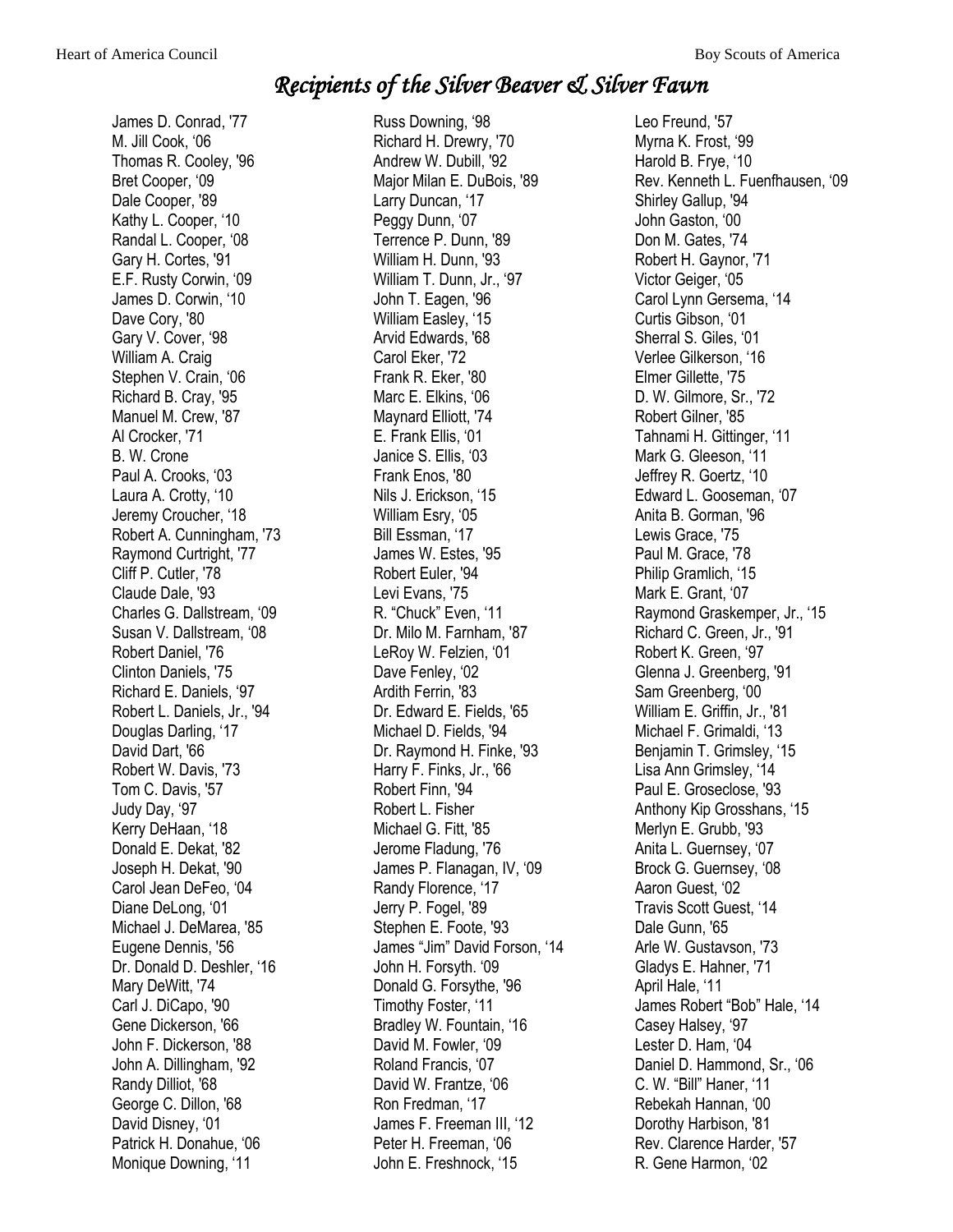Robert G. Hartfiel, '87 James H. Hatch, '54 Bud Hastings, '16 Karen Hatcher, '02 Alice Hauldren, '73 Lloyd Hawkins, '86 James W. Hayes, '96 Randy D. Hayes, '05 Margaret Hays, '86 Gary R. Hazeltine, '09 Robert E. Hazeltine, '01 John A. Heather, Jr., '09 Robert C. Hedberg, '99 Edward Hedges, '06 Harold F. Heiman, '99 John E. Helm, '06 Timothy Helton, '18 Albert H. Hermann, '80 B. Scott Hess, '16 Mary Hickman, '74 Joseph E. Higgins, '80 Stephen C. Higgins, '04 John L. Hilker, '80 Donald E. Hill, '96 James W. Hill, '95 James R. "Jamey" Hilleary, '12 Benny C. Hines, '98 Thomas E. Hines III, '16 Dr. Jim Hinson, '11 John H. Hoagland, '90 W. C. Hobbs, '56 Michele Hodapp, '18 Christopher Hodgdon, '10 Thomas L. Hodson, '99 Alfred J. Hoffman, '62 Charles J. Hoffman, '70 George F. Hoffman, '74 James R. Hogan, '96 Clara Hollady, '83 Thomas D. Holley, '10 Aline Holtzman, '92 Gerard T. Hopkins, '92 Kenneth G. Horrell, '14 Gerald F. Hornig, '93 Carol A. Howell, '00 Lynn Howell, '56 Scott D. Howell, Jr., '02 Robert L. Hoy Constance A. Hubert, '73 Ernest B. Hueter, '76 Carl Hummel, '70 Allen Lee Huff, '15 Charles R. "Charlie" Huffman, '13 Dr. John D. Hunkeler, '01

Mary Hunkeler, '01 Hon. John R. Hutcherson, '91 Larry Hutsell, '80 Clifford Illig, '02 Hugh O. Inman, '80 Tony Jackowski, '17 Helen Jackson, '92 Frank E. James, Sr., '95 Patrick James, '94 Arnold Janousek, '73 Howard Janzen, '10 Kevin C. Jenkins, '09 Tommy L. Jewitt, '00 Brian Eugene Johnson, '14 Earl A. Johnson, '85 Jerry E. Johnson, '74 Joseph E. Johnson, '53 Margaret E. Johnson, '01 Mildred Johnson, '76 Robert E. Johnson, '00 Roger O. Johnson, '16 Thomas D. Johnson, '06 Thomas W. Johnson, '03 Frederick Jones, '85 Howard G. Jones, '75 James G. Jones, '80 Leonard R. Jones, '06 Mona A. Jones, '78 Robert W. Jones, '97 W. Howard Jones, '75 Mark. R. Jorgenson, '09 Dr. Norman B. Kahn, Jr., '06 Keith Kaiser, '11 Julia Irene Kauffman, '05 Lorri K. Kearns, '03 Phillip W. Keffer, '72 Danny Keller, '98 Albert J. Kemp, Jr., '90 John S. Kennish, '63 James B. Kent, '72 Daniel F. Kerling, '09 Robert W. Kerr, '95 Kathy Kierl, '97 Alfred E. Kilgour, '84 Mary F. Kilkenny, '12 W. Terrence Kilroy, '93 Robert J. King, '10 William E. Kirke, Jr., '05 Ronald L. Kirshman, '71 Robert N. Kline, '10 William "Bill" Koch, '04 James A. Koehler, '85 Daniel Koontz, '18 Marvin F. Korn, '96

Gene Krahenbuhl, '18 Will Krahenbuhl, '71 Bernard L. Krasne, '88 Richard P. Krecker, '92 Thelma Kurtz, '73 Wendell E. Lady, '93 Dr. William Lahue, '03 Fern Lamberd, '71 Neil V. Lamont, '91 Steven Lancaster, '18 Thomas F. Lanio, '04 Everett Lathrom, '89 Martha Lathrom, '88 Thomas R. Latta, '75 Gail E. Lavenburg, '14 Jeff Lawhon, '99 Lloyd Lazarus, '02 Ernest P. Lefevre, '09 David Lehman, '17 Kari Lehman Douglas A. Lenhart, '06 Hale W. Lentz, '07 Thomas W. Lenz, '97 Paul Lessig, '57 V. Parker Lessig, '94 Sam P. Levota, '70 F. William Lewis, '00 Ann Lierman, '82 Ernest Edward Lierman, '87 Craig A. Liljegren, '00 Russell S. Lindsay, Jr., '97 Stan W. Lloyd, '08 David Lockton, '01 Richard Lockwood, '09 Byron Loudon, '84 Warren C. Lovinger, '69 John E. Luff, '81 Ernest D. Lunsford, '08 Susan M. Lux, '12 Cindy Lynn, '17 Douglas Lance Machamer, '14 Wendell Maddox, '05 Robert J. Magee, '84 Hurley D. Mahan, '07 Larry G. Mallin, '84 David C. Mascal, '12 Hubert D. Mansfield, '74 James W. Mansfield, '08 Roger Mantony, '05 Mary Ruth Martens, '98 Bob Martin Richard L. Martin, '00 Terry N. Masters, '10 Louis A. Mautino, '01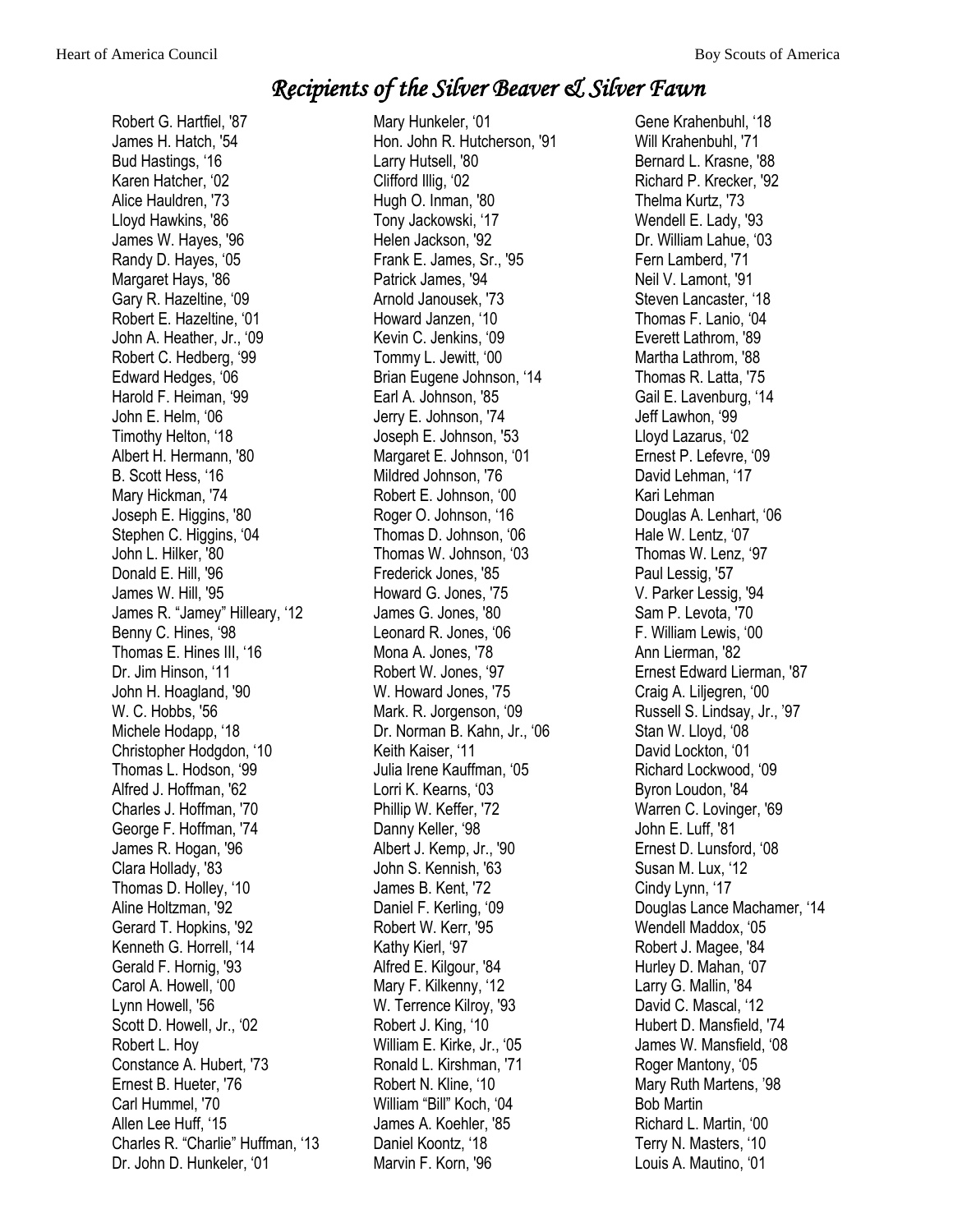Larry Maxwell, '90 Dr. James M. Mayo, '87 John McBurney, '05 Lynn L. McCarthy, '83 George McCleary, Jr., '89 Dr. James E. McConchie, '67 Thomas A. McCullough, '94 Ralena McCurdy, '07 Tom McDonnell, '09 James M. McDuff, '85 Charles E. McGee, '75 Ellen D. McGurk, '14 Harold E. "Skip" McGurk, '13 Chris McIntyre, '06 Harold McLaughlin, '72 Gerald McReynolds, '92 Richard Allen McWhirt, '14 John A. Means, '91 Randy Meador, '09 David A. Meditz, '88 Peter Meline, '17 Michael Merriman, '05 Dan R. Meyer, '05 David A. Meyer, '10 Gene Meyer, '16 Gus Rau Meyer, '00 H. Stanley Meyer, '90 Michael Meyers, '18 Daniel B. Miles, Jr., '03 Charles D. Miller, Sr., '11 Cynthia J. Miller, '06 Dan Miller, '03 David C. Miller, '98 Dennis "Pat" Miller, '84 Elmer Donald Miller, 89 Richard Miller, '08 Stanford Miller, '85 Terry K. Miller, '08 William Roy Miller, '50 David L. Mills, '92 John Mills, '66 Ken Mills, '81 Timothy M. Mills, '12 Danny L. Minnick, '10 Bob Mize, '76 William M. "Bill" Moberly, 13 Dean Moburg, '98 John S. Modlin, '97 John Moe, '84 Robert M. Moeder, '93 William N. Monson, '75 Wayne Moody, '10 Edwin R. Moore, '68 Julius Moore, '87

Dan Morales, '08 Harold D. Morphew, '60 Bob Morris, '74 Michael L Morris, '11 Ray L. Morrison, '07 Kenneth J. Meulemans, '04 Geoff J. Mildenhall, '04 Sue Mueller, '03 William C. Mullarky, '69 George H. Myers, Jr., '86 Kenneth E. "Ed" Mynatt, '13 Charlene Naylor, '89 Kenn Naylor, '99 Victor K. Nelson, '82 William C. Nelson, '99 Keith A. Neuman, '09 Darrell G. Neuner, '13 Thomas F. Newhard, '91 F. E. "Nick" Nichol, '11 Glenda S. Noell, '11 Kenneth E. Nolan, '09 Raymond D. Norris, '00 John D. Novak, '99 Dennis J. Nowatzke, '13 Bill O'Connor, '16 G. Leland O'Dell, '85 Donald O'Neal, '90 Stephanie S. Ogan, '13 Richard K. Ogden, Sr., D.O., '01 Joseph L. Ogilvie, '05 Morgan T. Olander, '08 James Olshefski, '02 Dr. Mark D. Ost, '72 John A. Ovel, '96 Larry A. Overfield, '06 Athol Packer, '63 Bryce Paine, '51 Bert McKay Parish, '72 Patrick M. Parks, '12 Norma Payne, '72 Michael D. Pearce, '05 James Peavey, '16 Robert Pence, '65 Lee E. Perry, '15 John G. Perryman, '93 Jim Peterson, '01 Kenneth A. Petett, '92 Homer Petty, '76 Roy E. Pittman, Jr., '92 Brad Plumb, '98 Larry R. Potts, '12 James H. Porter, '92 Jerry W. Post, '10 Joseph B. Powers, '07

Bruce Priday, '17 Arlin Prothe, '04 Ed Provost, '67 Gwen Puetz, '72 Catherine M. Puls, '15 James "Monty" Raine, III, '08 Richard J. Randolph, Jr., '04 Steven Ranzenberger, '16 Arthur J. Rash, '90 Thomas Ratterman, '72 James M. "Buddy" Raymer, '78 Thomas J. Rebecchi, '14 Melvin C. Reece, '03 Jay L. Reed, '99 N. Bruce Reed, '89 Julie Remke Lawson Rener, DDS, '14 Charles S. Ricker, '70 Leo C. Riegle Gregg Riess, '16 John G. Riggs, Jr., '11 James T. Rittel, '95 Iller Rivers, '84 Douglas A. Roberts, '13 Jack K. Roberts, '82 Eugene Robinson, '71 John H. Robinson, Sr., '87 David A. Rock, '01 H. Francis Roddy, '58 Susan Rodgers, '99 Susan M. Rodgers, '95 Jesse D. Rodriguez, '88 Richard J. Roeder, '70 McDavitt N. Rogers, '94 John W. Rohrer, '15 Donald S. Ross, '81 Paul V. Roth, '72 Kevin S. Roth, '10 Roger Roth, '72 Ralph W. Rowe, Jr., '97 David P. Rowlands, '11 Richard Ruiz, '05 James R. Runyan, '83 John Patrick Ryan, '97 Gary Sachs, '16 Jeannie R. Salmon, '14 Raul D. Salmon, '09 Andy E. Samer, '83 Michael D. Samms, '13 Dwight L. Sampson, '73 Dan Sanderson, '08 Richard E. Sanderson, '91 Marvin E. Sands, '98 Pat Saviano, '00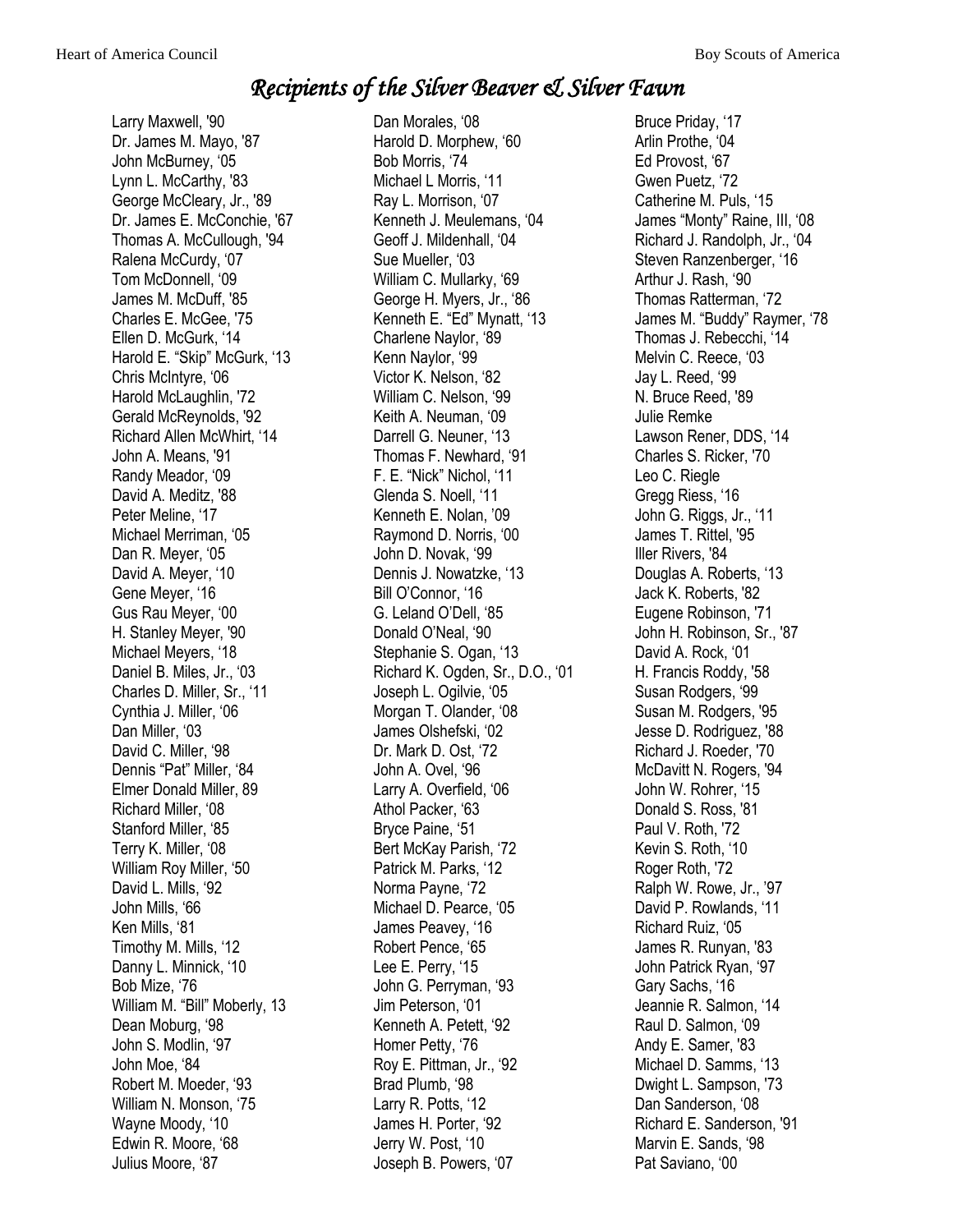Vicki Saviano, '00 James M. Schaefer, '74 John Arthur Schatzel, '05 D. A. "Don" Schlemmer, '74 Hal Schmidt, '99 Roger Schmitz, '74 Merle Schneck, '92 John H. Schnieders, '89 Al Schrimsher, '71 Jack H. Schrimsher, '83 Mildred Schrimsher, '76 Charles A. Scott, '04 Howard Scott, '18 James T. Scott, '04 John R. Scott, '08 Dr. Kenneth F. Scott, Jr., '94 Paul A. Scott, '69 Fred E. Searls, '90 Carl E. Seaton, '95 Walter R. Seibert, '96 G. Rhea Serpan, '73 Barbara D. Shaffer, '07 Zachary H. Shafran, '15 Glen E. Sharp, II, '09 Tom Sheely, '03 D. Warren Sherman, '74 James Vernon Sherrill, '78 Irma Sue Shirk, '18 Keith W. Sickendick, '07 J. B. Simon James R. Simpson, '75 William A. Singleton, '12 Virginia Jo Sipes, '87 Daniel N. Sisco, '87 Robert F. Sisco, '13 Mary Sue Sixta, '02 Robert Lee Sixta, '01 Barry Slotnick, '14 Carl Smith Catherine Smith (Barry), '72 Charles N. Smith, '83 David A. Smith, '04 Eugene J. Smith, '94 Dr. G. Dewey Smith, '49 Gary A. Smith, '09 James R. Smith, '85 John C. Smith, '83 Leroy Smith, '17 Louis W. Smith, '99 Mary Ann Smith, '90 Norman Smith, Jr., DDS, '04 Robert L. Smith, '91 Ronald L. Smith, '96 Scott F. Smith, '16

W. Wallace Smith, '82 Bruce Snyder, '17 Greg T. Spies, '10 Elizabeth Solberg, '98 Dr. E. Harlan Staires, '67 David L. Stanway, '13 J. Philip Starr, '85 Milton Steinzeig, '81 Arthur D. Stevens, '87 Norman Stickney, '71 Troy Stigall, '16 Larry Strickland, '16 Robert G. Stikeleather, '09 Mark L. Stogsdill, '12 Paul Michael Stomp, '88 Donald L. Stonger, '70 Douglas H. Strieby, '03 Horace E. Stowell, '86 Most Rev. I Strecker, '80 Daniel J. Sublette, '04 Robert Summers, '76 David L. Sultz, '07 James P. Sunderland, '93 Harry "Ed" Sympson, '84 William P. Tabolsky, '03 Marvin C. Talcott, '88 Audrey D. Taylor, '13 James W. Taylor, '01 Allen Tempel, '87 William C. Tempel, '94 Kevin Templin, '16 James M. Terril, '11 Charles Tetrick, '07 David Thaller, '02 H. Paul Thomas, '85 Herman Thomas, '67 R. Lee Thomas, '88 W. L. Thomas, '69 Betty L. Thompson, '84 Joseph A. Thompson, '62 Pamela Thompson, '03 Paul M. Thomson, '92 John S. Thornton, '02 Michael Thornton, '97 David Timpe, '18 James B. Todd, Sr. '07 Deborah L. Topp, '11 Harry Traul, '84 Effie Tucker, '71 Judy K. Tuckness, '04 Eugene P. Tuley, '82 Debra Turpin, '02 Jeffrey S. Tyler, '07 Larry J. Tyrl, '12

Darrell D. Underwood, '10 Dr. Wilbur V. Unruh, '64 Sharlet A. Untereiner, '07 Jerry Usry, '05 James Vaca, '18 Sam Valenti, '16 William J. Vandenberg, Sr., '05 Robert Van Hoy, '67 Jody Ann Van Wey Fails, '05 Henry Varner, '66 Karl Ace Vaughn, '81 Larry L. Vaughn, '00 James C. Velghe, '94 Eldon L. Verman, '07 William E. Vigneron, '00 Tom Vlesides, '71 Robert J. Voelker, '95 Thomas W. Volek, '09 Max Waddell, '92 Robert Wald, '83 Douglas Waldo, '60 Jack E. Walker, '83 John E. Walker, 95 Melvin L. Walker, '06 Terry J. Wall, JD, MD, '06 Jeffrey D. Walmann, DDS, '09 John H. Walsh, '78 Robert E. Walters, '87 Stephen F. Walton, '96 Jeffrey Wandtke, '04 Steven G. Ward, '08 Charles L. Warner, '88 Randall J. "Randy" Warner, '12 Drew Warninghoff, '18 Leroy W. Warren, '99 James Wasko, '15 Alfred J. Weaver, '74 Earl L. Weaver, Jr. George Weaver, '05 Richard Webb, '18 Vetta M. Webb, '88 David G. Weerts, '10 Kenneth Weide, '82 Wayne W. Weimer, '82 Donald D. Weinstein, '89 Lantz Welch, '95 Dr. Gus S. Wetzel, '90 Robert G. Wheeler, '10 Raymond C. Whetsel, '74 Robert T. Whitaker, '02 Bruce White, '09 Gary W. White, '95 Jason T. White, '75 Jason T. White, '07